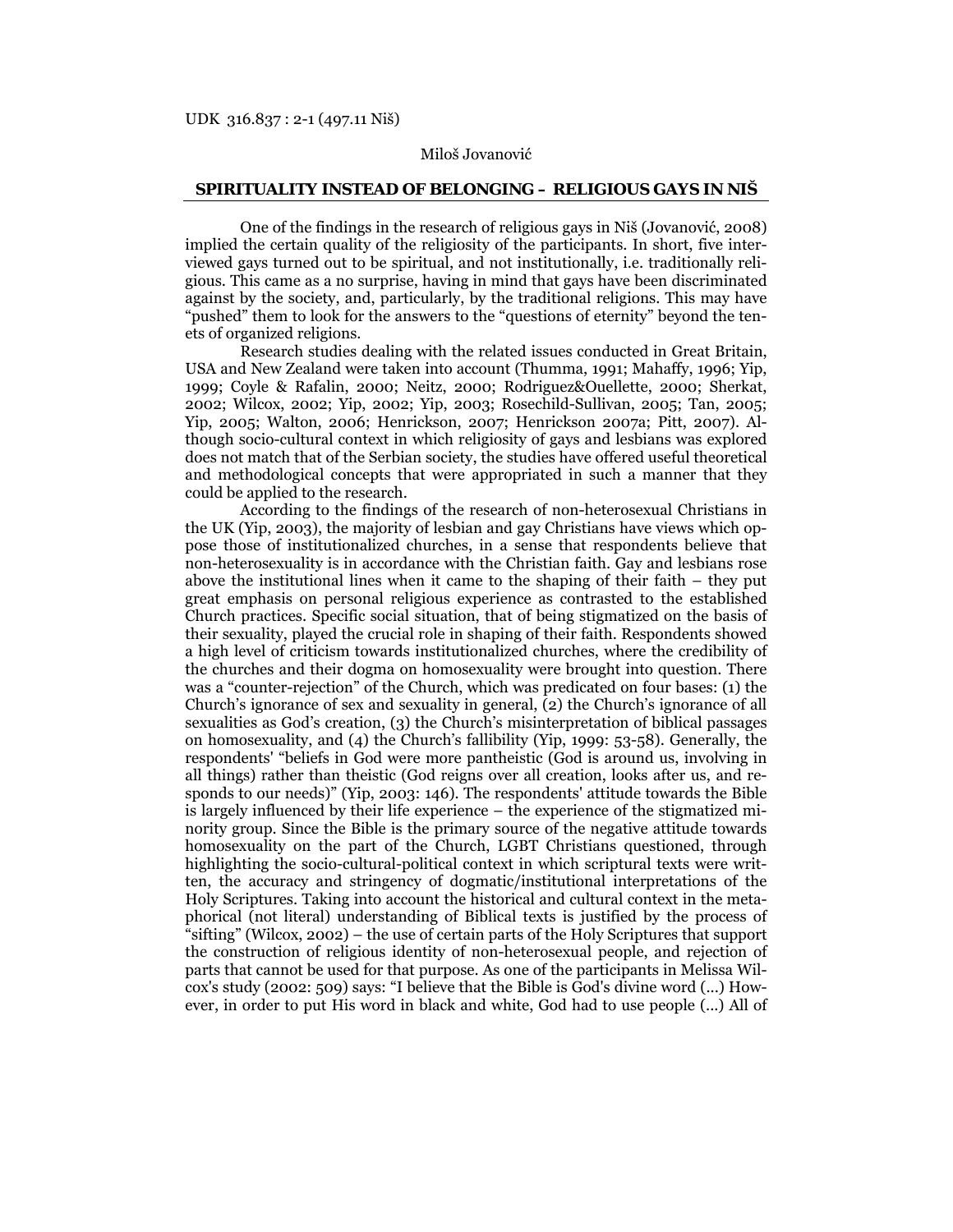these things that make up me, I'm going to read into or see into whatever work I'm doing. So it's the same with those who wrote and then eventually translated the Bible."

Some research findings are being cited in order to support the theory of neosecularization, where secularization is not understood as a kind of retreat and eventual disappearance of religion, but as a reduction of influence and authority of religious institutions on the lives of people: "One crucial point is clearly reinforced by both the quantitative and qualitative data — the primacy of the self and the lack of influence of religious authority structures. The basis of *their* Christian faith was predicated on the employment of *their* own human reason in *their* interpretation of the Bible, within the framework of *their* personal experience, in the fashioning of *their* Christian faith and living. In this process, the working of the self eclipses the impact of religious authority structures on individual believers" (Yip, 2002: 207).

However, it should be pointed out that belonging to traditional Churches in the context of neosecularization is not absent, but it does not include conformity and acceptance of dogmatic views on the issues of homosexuality of the official religious institutions: "Traditions and the self do co-exist" (Yip, 2002: 210), with the self in a constant creative dialogue with the tradition. In a recent interview (Mathewes, 2006: 155), Peter Berger comments on the relatively common statement of the people who say that they are not religious, but are spiritual: "When people say — and you get this in Europe as much as in the U.S. — 'I'm not religious, but I'm spiritual,' what do they mean? I think they mean two quite different things. One is New Age-ist type stuff: 'I want to be in harmony with the cosmos. I want to discover my inner child.' But sometimes it's much simpler; it means, 'yes, I'm interested in the questions of religion, but I don't feel at home in any church, in any organized religion,' and that doesn't have to have a New Age flavor."

The strategies for integration of gay and Christian identity which were analyzed by Gerald Walton (2006) are: 1) the critical interpretation of Biblical text, in contrast to the literalist interpretation, 2) the perception of inconsistencies between idealized views of life and actual lived experience (the difference between God and Church is often mentioned, and, in that way, the condemnation of the religious institution is being relativized, where the perception of dissonance in the identity paradoxically plays the role of a catalyst of the self realization of the person as a gay-Christian, as one of the respondents in the research states: "I realized that it's not God that I should be mad at. It's the church that I should be mad at" (Walton, 2006: 10) and 3) the acceptance of the attitude that homosexuality is not a choice (religious institutions treat homosexuality as a chosen lifestyle), but a "product of God's will". Walton notes that "the very existence of these blended identities represents an act of resistance against particular moral or political regimes" (Walton, 2006: 15). This assertion can be seen as an example of the effect of agency against structure, as Giddens states: "The self is not a passive entity, determined by external influences; in forging their self-identities, no matter how local their specific contexts of action, individuals contribute to and directly promote social influences that are global in their consequences and implications" (1991: 2).

The findings of Darren Sherkat, who used data from the General Social Survey in the United States from 1991 to 2000, show that the participation of gays and male bisexuals in the life of the Church is on the same level as those of heterosexual men, while the level of participation of lesbians and bisexual women is fairly lower. But, at the same time, there is a greater probability that people from all groups of non-heterosexual persons, compared to heterosexuals, are to become apostates (Sherkat, 2002: 318-319).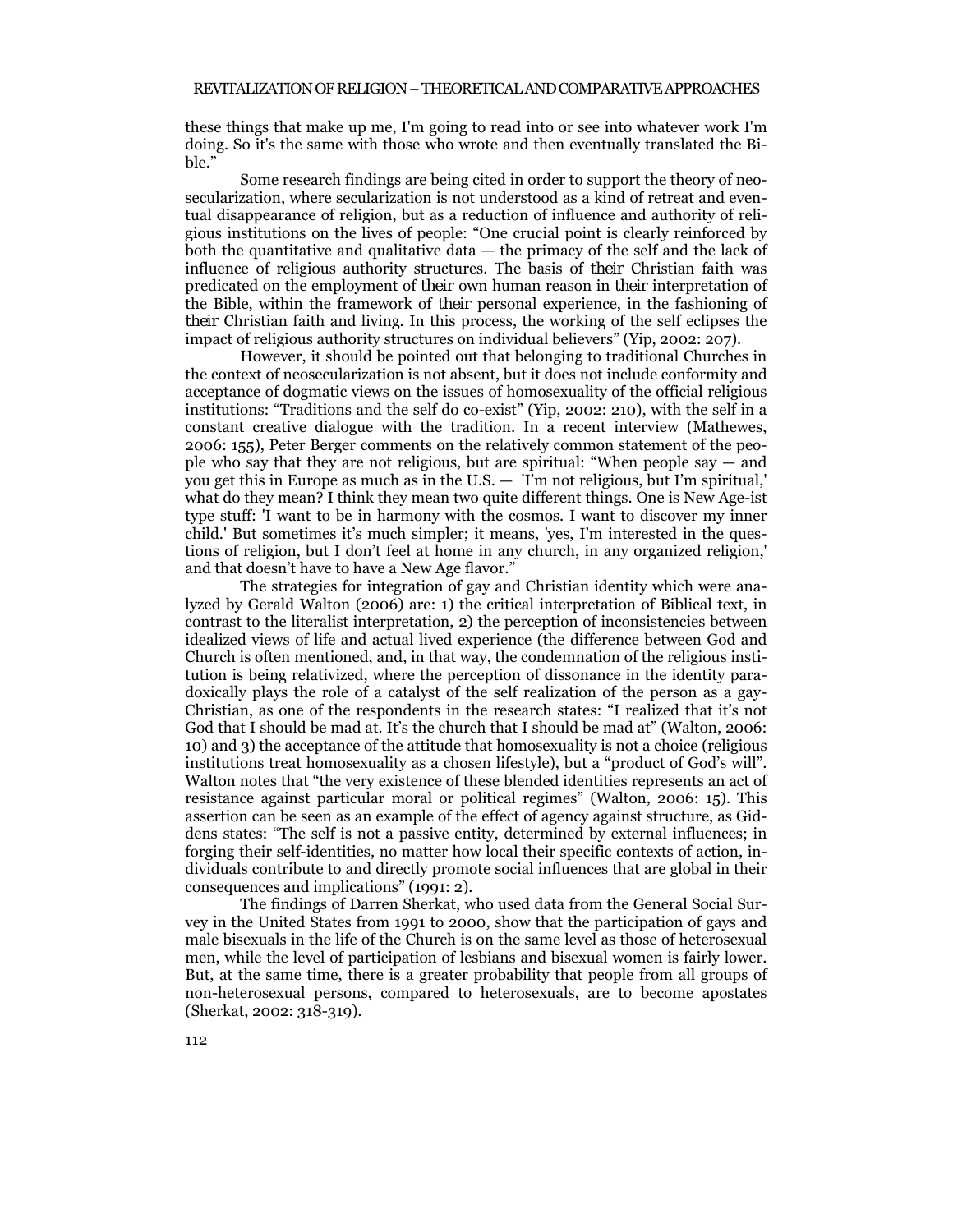\* \* \*

The research conducted in Niš included five participants, 4 of whom identified as Orthodox Christian and one as a follower of Judaism. They were asked the following questions, which served as a kind of check-points in the conversation (for more details on methodology used see: Jovanović, 2008: 337-339):

How would you describe yourself? Do you consider yourself a religious person? In what sense? Were your parents religious and were you raised in the religious spirit or have you been exposed to religious tradition? How would you define religion, spirituality and faith? Do you consider yourself a Christian/Judaist? What is the attitude of Serbian Orthodox Church towards homosexuality/homosexuals? Do you know in which parts of the Bible is homosexuality mentioned? What do you think about those parts? In your opinion, what is the basis for the Church's condemnation of homosexuality? Do you feel the pressure to accept a set of beliefs or dogmatic rules? Do your beliefs affect the relationships with other people?

When answering the question "How would you define yourself?", participants primarily reflect on their psychical and physical traits, features of character, social roles, and only after these (if at all) do they give answers pertaining to their sexuality. Although all of the interviewees were part of the stigmatized minority group, none of them mentioned the stigmatized part of the identity as crucial. This could mean that the participants are to a great extent accustomed to their homosexuality, that they take it for granted, as an integral part of their identity and do not have any particular need to accentuate it. So, it seems that they are refusing to subdue to a heteronormative order and bring their sexuality to the forefront – "[i]n our culture it has been easy to think it is people of color who have race, it is women who carry gender, and it is gays and lesbians who have sexual orientations or sexual preferences. White, middle class, heterosexual men are 'just people'. They define themselves as the norm. Their race, gender, class, and sexuality usually goes without comment" (Neitz, 2000: 388). This refusal to be defined by the heteronormative institutional order has similarities with the refusal to define one's religiosity in accordance with the dogma, i.e. with the dictate of the religious institution.

When asked about their religiosity, the participants talk about confessional belonging and declare as Orthodox. They state that they are born in Serbia, and were baptized into Orthodox Christianity as kids; therefore we could call them "geographically Orthodox". They do not value their confessional belonging very much as, they emphasize, they didn't chose time and place in which they were born. The exception is the Participant 4, who declared himself as believer of Judaism. Confessional belonging is "a very important thing" to him, since he had a possibility of choice, which he exercised (with his father being Serbian, Orthodox, and mother of Jewish origin). Therefore, confession is more valued when it is a product of personal choice, and not a socio-culturally given.

Similarly to the results from the other researches, the participants emphasize their spirituality as opposed to traditional religiosity. Aware of the social context, which is characterized by the wave of retraditionalization, that is, "a return to the good old values", they notice, in the religious sphere, the phenomenon of *belonging-without-believing* – conformist behavior in accordance with the new dominant ideology. The behavior, whose authenticity, in a sense of being based on the inner religious feeling, can be questioned. This religious revival in the East differs from the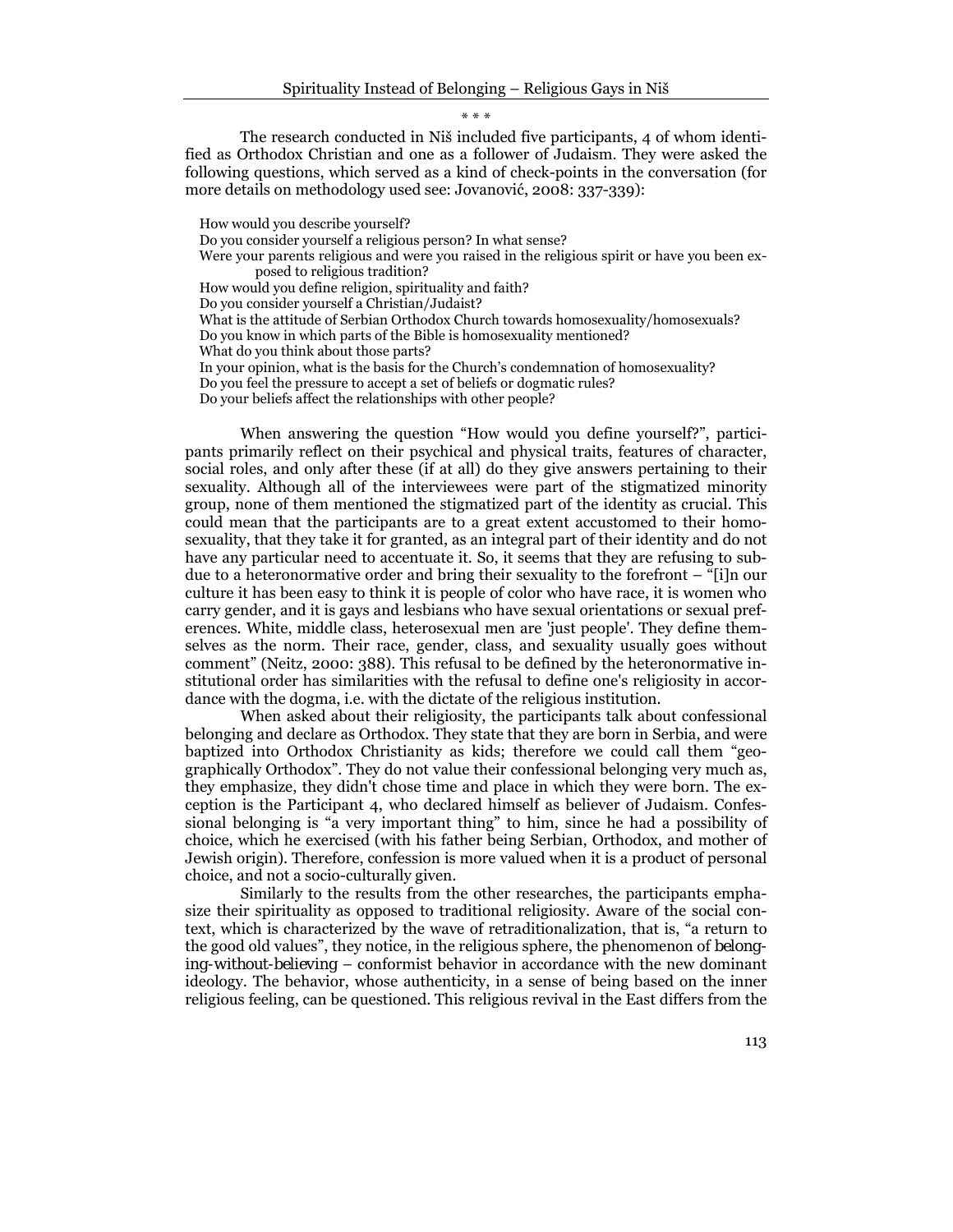desecularization in the post-modern west, and is marked by retotalization and recollectivization – the form very similar to the communist social system (see: Blagojević, 2005: 137-8).

*Participant 1*: There are people who are really..., as that is concerned, a lot into it – faith, God, blah-blah, they get drunk every weekend, go out, they are not moderate with foods and drinks, they brake all (...) those people are not religious, and they don't have the idea of theory, if they have only once read the Bible, although there's nothing special inside it, that is, it is not plainly written so they could instantly understand how to behave, and I don't even know if they know ten commandments (...) *I think of spirituality as some kind of inner harmony* (...) *For me, spirituality is more personal, people who believe may exist, but they might not be spiritual, not fulfilled*.

*Participant 2*: Spirituality, religion, and faith.. Hm.. first and foremost, I think that, you know, Church doesn't practice this religion the right way, I think it's only a way to get the money and nothing else, and I think that priests no longer have their, how should I say this... They don't behave according to the norm, in accordance with the dogma, so you can say priests (...) Spirituality... I think that... every man experiences it differently, you know, I think, and I can't tell exactly, now with words, about spirituality, I think the closest, moment of consciousness, the moment of feeling, it's hard to say (...) Faith and religion... yes... I believe, believe in the Serbian Orthodox Church, I am Orthodox, but that doesn't mean that I respect and approve everything that they do. I still think that faith must be practiced on a higher level than it is done here (...) To tell you honestly, I think, let me tell you my first impression, like, it is possible that I think of this things as equal, but *I don't connect them to Church, nor with any other institution, that means it's something mine, my experience, my everything... like Serbian Orthodox Church, and any other Church, they can practice their religion and they can express their faith, but that's not that. I think everybody has his own experience and his own story*.

*Participant 4*: When we, for example, talk about an institution, for example, a synagogue and a church, it would be something entirely different, *because I do not mix religion and the institution*, *I have to be clear on that. Every institution is the same, just to say that, I just do not have a lot of good, positive feedback about these institutions*. (...) *Spirituality, I think, is for me, something most important in my life*, now if you ask me to compare it, I don't make a difference, maybe I'm not, I may not have a sufficient knowledge, but for me religion, faith and spirituality essentially are the same, so I do not know, spirituality as a state of consciousness, type of, you know, you believe, and again it is connected to religion and spirituality, therefore I do not know. (...) Perhaps when you say religion, you think of a general term, like you have a lot of religions. First, I think of Islam, Judaism, Christianity, Catholicism, firstly this, Orthodox Church, and then the division of Lutheran, Evangelists or Evangelical, Reformist, Anglican, blah-blah-blah. So for me when you say religion, I first think of lots of different religions, you know, *when you mention spirituality, it is something entirely mine, I feel that I'm talking about myself*, and belief, again, is associated with religion, as if being religious and being faithful is the same for me.

*Participant 5*: For me, Church was always a bore, like "today I have to go to Church", that day you wake up, you wear your best clothes and we go to Church. I mean why – I am asleep, I don't want to go to church today, and simply, when I found something somewhere for me, that wasn't a problem anymore and I love to drop by the Church and I look at all that in a different way. But, I'm not a believer who is there for the service and who knows all the rules, who bows in front of the icon, who knows what to wear, and then leaves the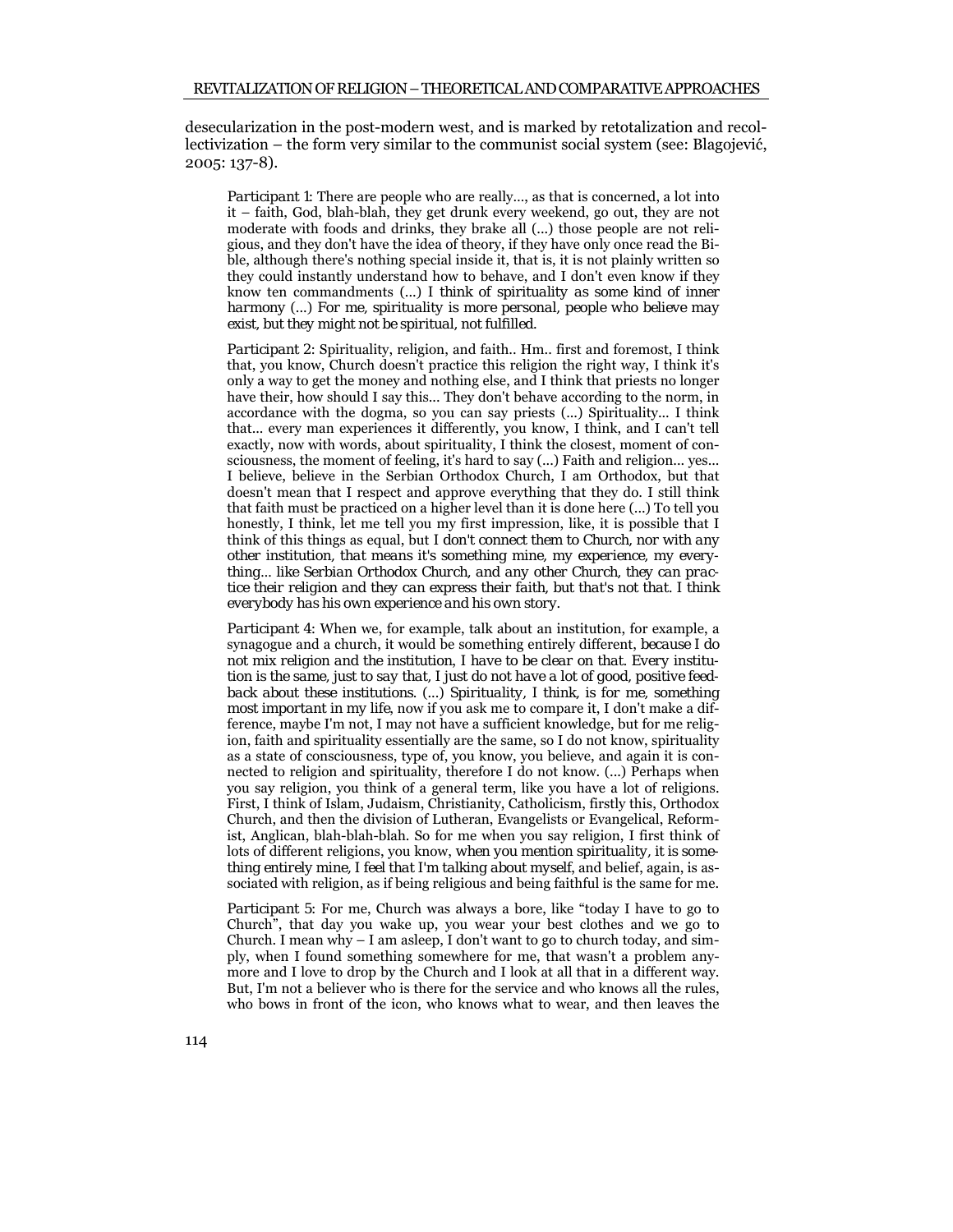church and hates everyone who is not a part of it, I mean, what is the point of all my respect if I, at the first step out of the Church, hate someone for spitting, where is then that spirituality? *Then, I simply found myself in faith, to me the most important thing is simply my relationship with God, my spirituality, my relationship to the prayer – I pray from a taxi, I pray at the party, I pray in*  the middle of the night, before going to bed, in the morning, in the evening, *when I feel the need and wherever and I think that generally going to Church every day or on Sunday is not a priority*. That's again that politics, and I think that faith... Well, someone who never went to Church, and who can in a hard moment for him stand and look at the sky and say "Oh I beg of You Lord" and not out loud for someone to hear, I think that is a real believer and a true one, and if he is somewhere not afraid of God, but simply tries simply to be godpleasing in life, than, I think, he is a believer, and I am for that kind, I experience myself as that kind of believer. I'm not that kind of person – I go, but I'm not believer, I'm not into rules, rituals, and against some I rebel, some of them I don't understand, some are obsolete, some things, why do I have to light a candle when you enter a Church? Sometimes I want to come in just for three minutes, sometimes I want to sit inside the church for five days, inside a monastery...

In connection with such an understanding of spirituality, which emphasizes action of the self, and not that of religious institution, is the phenomenon that Danièle Hervieu-Léger calls *bricolage* ("bricoler" – cobble; do odd jobs; potter about; tinker), and Robert Wuthnow *patchwork religion* ("patchwork" - a collection of miscellaneous or incongruous parts; a jumble) – religion "thrown together" from the beliefs and practices which were at hand (as an object made out of Lego bricks). People are shaping their faith out of elements which are borrowed from traditional and publicly recognized religions, the new (mostly New Age) religious movements, from the folk superstition, profane ideologies and popularized scientific concepts, primarily psychological and especially psychoanalytic ones. Law writes of spirituality (1997: 345) as "the ability to make connections".

The term *cafeteria religions* came to denote the setting "where people choose their religious beliefs and practices according to what inspires and nourishes them" (Savastano, 2007: 12). This kind of religious hybridity presupposes the process of negotiating between different parts of religious identity, as to make them into a compatible whole. This process seems to be the hallmark of the modern world, where "[e]xcept for the hermit or the isolated sect, identity negotiation appears to be unavoidable" (Thumma, 1991: 345).

Post-socialist societies seem to be taking makeup exam in religious instruction – institutionally determined religious practices and beliefs are gaining absolute primacy in the religious lives of the people. This may be a necessary step in a tardy process of modernization, it may be a reaction to the long-term imposed atheization on the part of the socialist state, and it may also be one kind of cultural resistance to the "godless" and consumerist West and it's *Eurosecularity* (Berger, 2005: 438). Whatever the case may be, the form of religiosity found in the participants in the research can be qualified as the vanguard for its social environment, since this form of religiosity is characteristic for the western, highly developed capitalistic, postmodern/industrial societies, where the ruling credo became *anything goes*:

*Participant 3*: I know, God is in essence pure energy, some fourth level of our mind, if you are, like, have beta state, alpha state, and like, last state of mind, like it's merely working, and in that state we are all connected, that is that collective unconscious, I don't know, now, different schools of psychology call it differently, different faiths mark it differently, but that energy exists, because,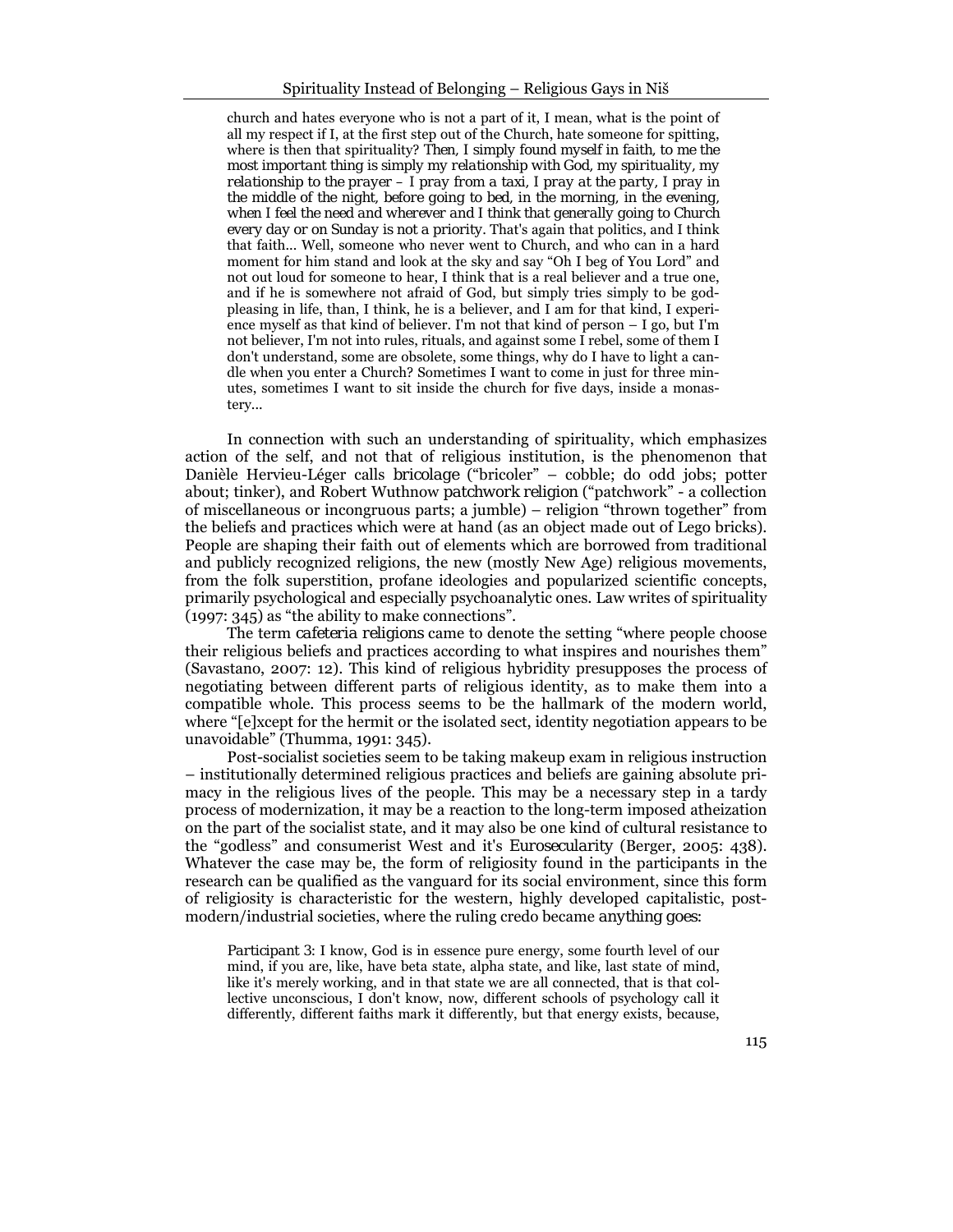by meditation, I don't know, by hypnosis you can go there, and now, if you are conscious enough to maintain conscious state when you go there – okay, you'll feel everything that people feel, what they feel through prayer, through meditation. And that is God for me, collective unconscious, from where we get the good and the bad.

*Participant 2*: Here, an actual example, for every exam I have a specific ritual, like, even in the elementary school and the secondary school for every grade I had a specific ritual, that is, like, the evening before I have some test and the evening before an exam, you know, you turn to the east, because they say "turn to the east and let the first light of the dawn shine on you and pray to God and ask him to do something for you"... I do that to the very day and I still believe in it, now maybe I am superstitious, but whenever I didn't do that I flunked and never did anything in my life. Now, that's something I practice and what I really believe. Or, for example, I believe, like, that's my written path by which I go to my faculty, like, I go down this path and I pass the exam, but if I turn from the path, no way. Yes, specific rituals have to exist, like in situations like that I call God, and  $(...)$  in some especially difficult situations, purely... In those situations, it's usually a torrent of thoughts, musings, you know, all sorts of leavenings, and then you say like "God help me", you know, in that, when you say it's like a dramatic pause, some small brake, and with that if you are a bit superstitious, like, it gives you some energy... like you're not alone, like you nevertheless know, he is going to help you or something like that.

*Participant 5*: [Do you have problems with people who are not believers or with people who are "real" believers, in a sense that they are trying to convince you this or that?] I have both problems, and that is very strange, because they tell me that I am some third kind of faith, which I find very funny.

Regarding the questions of the attitude of Christianity, i.e. Judaism, towards homosexuality, the participants give answers that are very similar to those given by the respondents in USA and Great Britain – critical interpretation of dogma through socio-cultural relativization of the meaning of the Holy Scriptures, emphasizing the fallibility of the Church as well as lack of informed, educated and goodwill clergy. But there is a difference in the knowledge of the Holy Scriptures between the participants from Serbia and those abroad, which is probably a consequence of antireligious socialization in the socialist regime (see: Barker, 1998: 128).

*Participant 1*: Uh, I know, ouch, like some character, like his wife is not there, and he went somewhere, I don't remember, and to be worse, I underlined (...) I read it only once, Old Testament is more interesting than the New. To me it is more like a fairytale, while I read it, I imagined a cartoon... New Testament is somehow, like, I don't know... [What do you think what was Jesus' attitude?] Hmm, well, he surrounded himself with 12 men (...) I think that every faith, every nation, translated the Bible as it wanted to.

*Participant 2*: Well, you know what, they think that, like, for every illness there is a pill that we, like, swallow and tomorrow everything is going to be OK (...) you have seen the Bible in our office, which we read, and like there is nothing in there explicitly against homosexual liaison, against homosexuals, so, like, their story is not water-proof! And, by the way, I don't care what they say and I don't think about that, and them people should educate more, like, to be more openminded. [Do you know in which parts of the Bible is homosexuality mentioned?] Uh... I read that so long ago. And, like, we have it copied, we have marked pages, so you can just turn the page, you don't have to... No, sincerely, I've tried to read the Bible, it was somehow... Dull. I have a problem with a text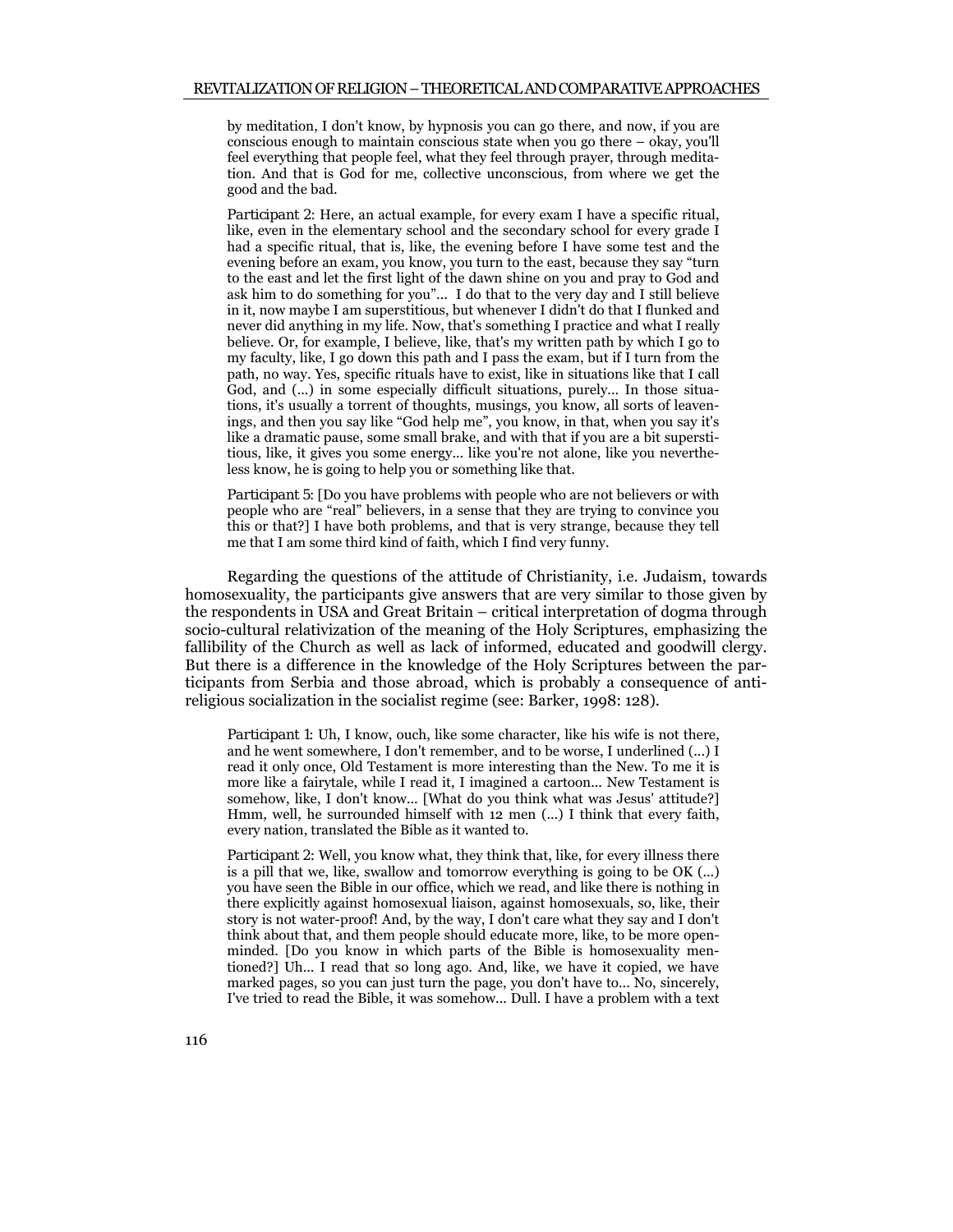where there's no picture. [Have you read the whole of it?] No, I tried, but I can't, I have a problem, it is hard for me to read it, it was written in some, somehow.. [Archaic?] Yes, so... If it only had pictures, it would be good. [What is your attitude towards those parts in which there is a mention of homosexuality?] Almost all of us here in the office read it, and we had lecture on the subject of, I think, "Homosexuality through history", like through the centuries, I like some kind of their understanding, some story of theirs, which was far from... It was funny at some moments. Like the Greeks could have boys, and that was generally approved, and like it was super, you know, we all watched "Alexander", and now, like, thousands of years of modernization, and I don't know what else, and, you know, we're on some higher level of development of a mind as well as technology, now it is a taboo, and it is "sick" according to them, I mean, like, c'mon people...

*Participant 3*: You have it in the Old and in the New Testament. In the Old Testament in the... The relationship between, uh, I can't really remember the names now [David and Jonathan?] Yes! That's it! And you have it in two places, in the Bible when you look at the Old and the New Testament you don't really have strict attitude against homosexualism [sic], actually you have one place which says "Don't sleep with a man, it is an abomination", just that. And there is one more, it's in some of the gospels... I can't remember. I've read it so long ago. [What's your attitude toward those parts where homosexuality is mentioned?] You mean, if they turn me on? [No. I mean your feelings about alleged condemnation] Bible was written by a man. It's just a work of man, like the "Zarathustra", like, I don't know... [So, you're not too worried about it?] No, and when I read the Bible I don't have, like, too much, I don't get much spirituality from the Bible itself, and why would I? [Have you read the whole of it?] Yes, yes, yes. The New Testament just recently, some three or four years ago, and the Old Testament long time ago, I think, the Old Testament is nevertheless better than the New.

*Participant 4*: Look I, uhm, don't have enough knowledge to be able to tell you something about it, although that might be the most important thing in this interview. I don't have enough knowledge about the official stand of Judaism towards it (...) [Do you know in which parts of the Bible is homosexuality mentioned?] I sort of, know, this, like man who has long hair is associated with homosexuality. Ouch, I don't know if it is some of the evangelist, nor do I know, erm, like 'sorry', I didn't prepare myself. If I knew, I would go over the Bible and tell you exactly... [But you know that there is something in the Bible?] Yes, yes, something like man behaving like a woman... [What is your attitude towards that?] What's my attitude? Well, look, first, I must start with... Look, before everything else, I see that as an opinion of some specific people who were biblical characters, not as a word of God, I make a big difference there. I'm not one of those people who will swallow the "it is a word of God" thing and it was said by some evangelist whose name was Matthew, Luke, Mark, John, I'm not like that. And thank God, I went a little bit further, like, if you understand what I am trying to say, I don't absorb every word, and, erm, it is a single man's opinion and, it's been so much understood, that what the priests and others glorify, exaggerate in the sense of "The word of God", I don't accept that and I don't believe in it, so, my attitude is that that is not true, and that, what the Church is saying like that, and again like... I think, you know what, it is not nice to say that, but to me Christianity is a funny religion, I apologize if I am offending someone, but simply I, so many things that I read, they seem funny to me that I really can't accept it as a word of God, but simply as a way the Church used it to, erm, control people. Let's not talk of the rejected Gospels, which are still hidden. Who knows what is written in them and who knows what is true there, and only those Gospels were accepted and put in that New Testament that suit the Church, if you know what I'm trying to say. For example, in Jewish religion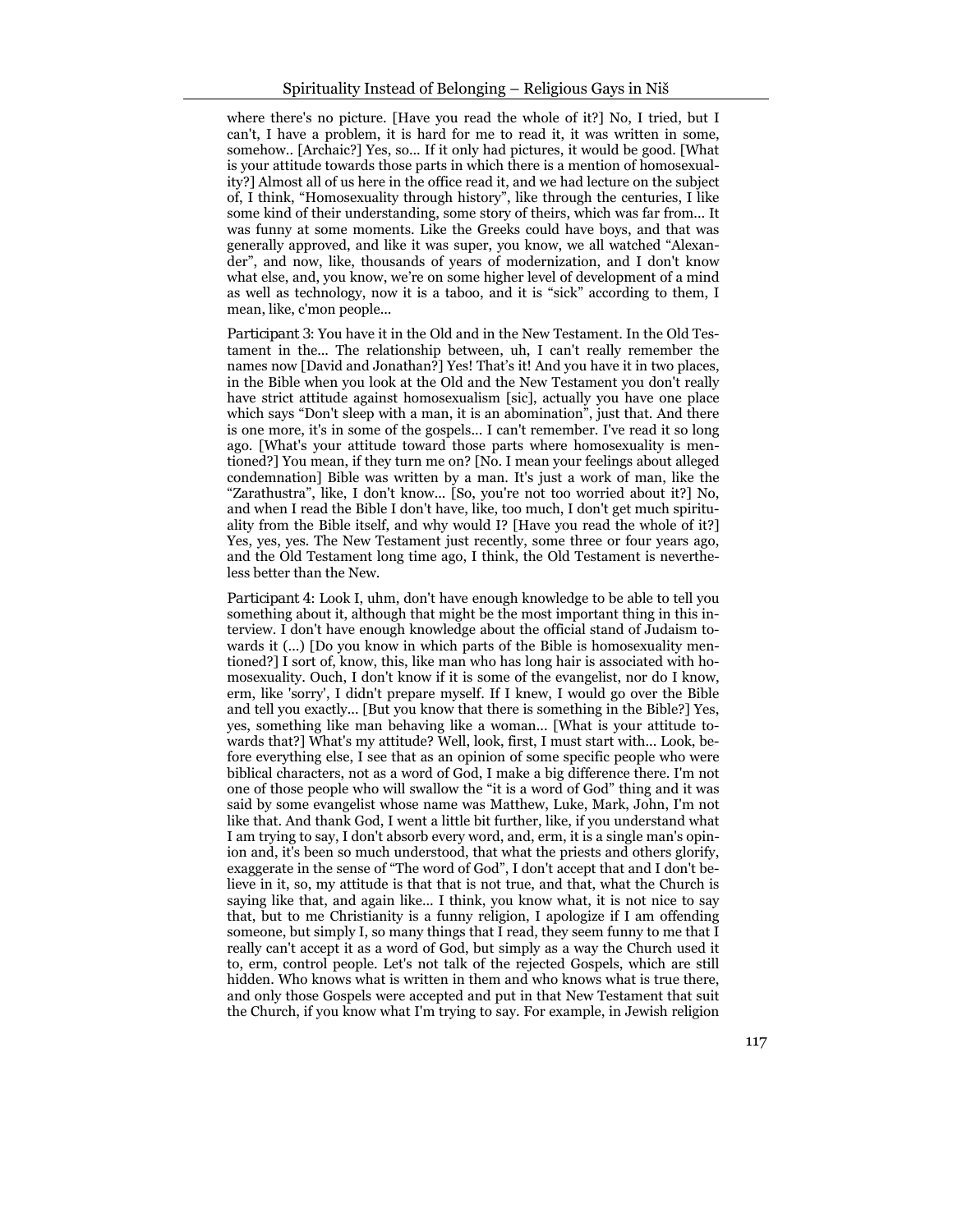there's Torah and Thalmud, and nothing is hidden, there are expansions, expanded, it's really a dogma of the Jewish religion, of the Jewish people, and at the same time a history, religion and everything else, but that's not something hidden, like "we're not going to put this in Torah, this we're no going to put in Thalmud" like with the Bible.

*Participant 5*: I don't know. [Have you ever read the Bible?] Yes, I have read it in an early age and I know some parts by heart, and I'm preparing to, like, read it again, but now I'm like more mature person, sometimes I said 'I'm gonna read it when I'll be spiritually ready to read it, so I wouldn't have to read it again like... [You have read the Old and the New Testament?] No, no, I've read only the New Testament. [And do you know, not by heart, what is the "attitude" of the Bible toward homosexuality?] No. I didn't pay much interest, but...

Participant 5 mentions the existence of "too many rules" which the Church, as he sees it, implements selectively – by judging the flock, but not the shepherds, who are protected even in some cases when the charges against them are raised by the secular (juridical) authority.

The relation of religion and homosexuality cannot satisfactorily be considered if the global context is not taken into account. Modernization has destroyed the homogeneity that characterized traditional society, and brought racial, ethnic and religious pluralism. In order to survive in this new situation, religious institutions must develop their capacities so they can operate as a voluntaristic association. In this manner, they can engage, more efficiently, with pluralism. However, this would not be an easy task bearing in mind that "the concept of pluralism can be a problem for the country, ignorant even of those suspect kinds of democracies which can be found in the west" (Barker, 1998: 128). This means that the Church, in order to survive, has to "behave" in the way denominations do – as religious institutions that have almost all the features of the church, but which individuals join on the basis of their (free) choice, which is a characteristic of the sect. Other possibilities, in addition to engaging and inner transformation, would be: 1) resistance to pluralism and 2) withdrawal from the "religious market". These two neotraditionalist, or, in other words, fundamentalist options have a smaller chance of "success", given that they are not compatible with liberal democracy, which goes hand in hand with pluralism, as is itself a product of the process of modernization. Only in the conditions of a despotic state (Russia?) can this mode of religious community be expected to survive.

## **REFERENCES**

- 1. Barker, Ajlin (1998) "Ipak ko će pobediti? Nacionalne i manjinske vere u postkomunističkom društvu", u: Dragoljub Đorđević *Proroci "nove istine": sekte i kultovi*, Niš: JUNIR; Društvo za zaštitu i unapređenje mentalnog zdravlja dece i omladine, str. 121-140
- 2. Berger, Peter L. (2005) "Orthodoxy and Global Pluralism", *Demokratizatsiya*, pp. 437-447
- 3. Blagojević, Mirko (2005) *Religija i crkva u transformacijama društva*, Beograd: Institut za filozofiju i društvenu teoriju; I.P. "Filip Višnjić"
- 4. Buchanan, M., Dzelme, K., Harris, D., & Hecker, L. (2001) "Challenges of being simultaneously gay or lesbian and spiritual and/or religious: A narrative perspective", *American Journal of Family Therapy* 29, pp. 435-449
- 5. Coyle, Adrian & Deborah Rafalin (2000) "Jewish Gay Men's Accounts of Negotiating Cultural, Religious, and Sexual Identity: A Qualitative Study", *Journal of Psychology & Human Sexuality* 12 (4), pp. 21-48
- 6. Davie, Grace (2007) *The Sociology of Religion*, London: SAGE Publications